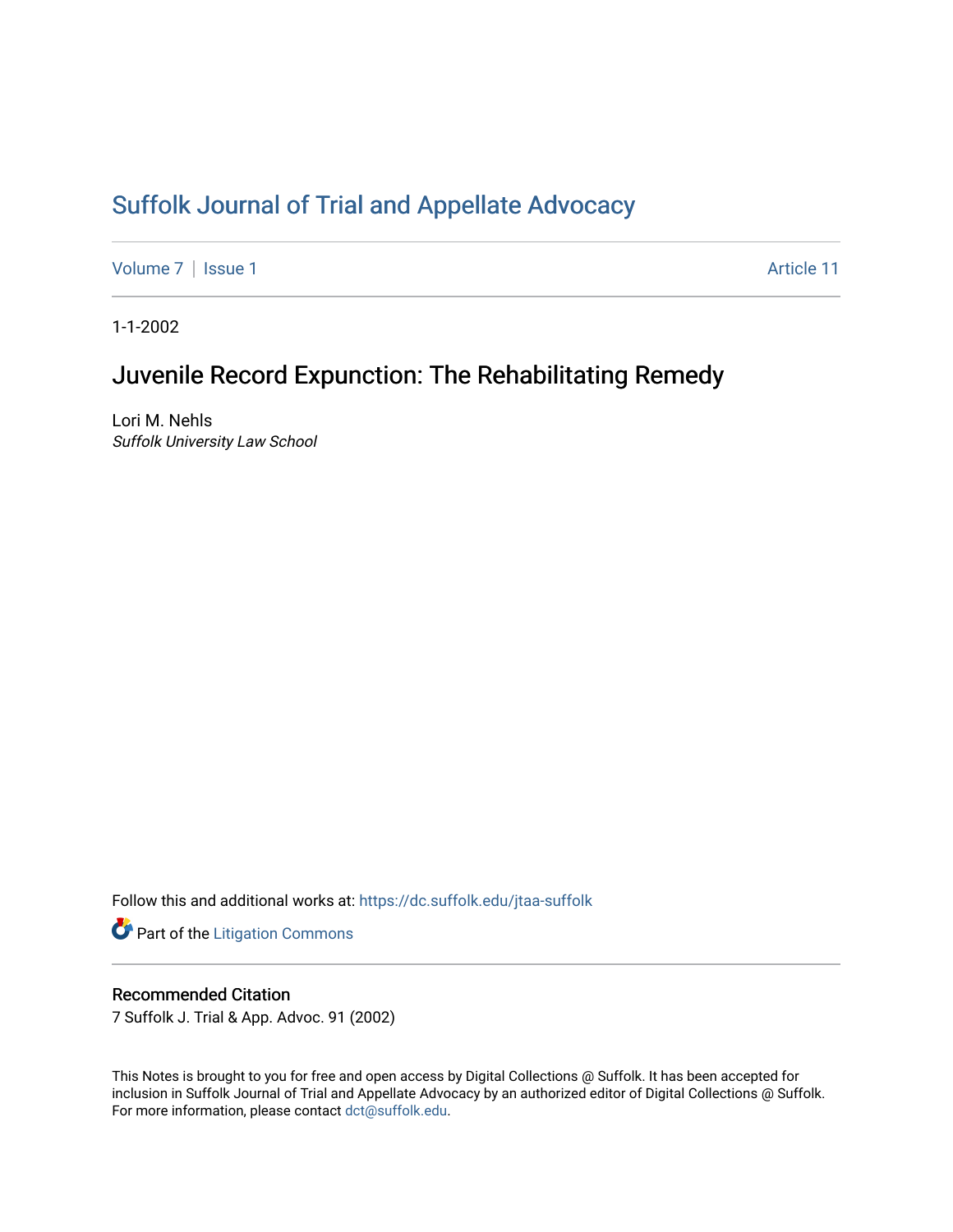# **JUVENILE RECORD EXPUNCTION: THE REHABILITATING REMEDY**

#### **I. INTRODUCTION**

The Massachusetts legislature shields the confidentiality of juvenile records from the general public.' Public scrutiny, however, is not the only potential harm in maintaining juvenile records.<sup>2</sup> The numerous agencies with access to juvenile records also pose a serious threat to a juvenile's future.<sup>3</sup> The accessibility of records for schools, future employers, the press, local law enforcement, the armed forces and the state's judiciary are some examples of where the protection of confidentiality ends.<sup>4</sup>

The confidential shield afforded juvenile records exists to protect the extensive breadth of personal information archived within them.5 **A** juvenile's record may contain delinquency dispositions and detailed reports of the incident bringing him or her before the court, in addition to the juvenile's name and address.6 **A** common misconception is that a

*5 See Police Comm'r of Boston,* 374 Mass. at 643-44. Copies of an arrested juvenile's fingerprints, front and side photographs, arrest booking sheets, and incident reports are all included in a juvenile's record after coming into contact with Massachusetts law enforcement officers. *Id.*

6 *See Police Comm'r of Boston,* 374 Mass. At 643-44. Juvenile's records were distributed to numerous agencies contained copies of the juvenile's fingerprints,

*<sup>1</sup> See* **MASS. GEN. LAWS** ch. **119,** § **60A** (2001). Juvenile records arising from delinquency proceedings are not available for public inspection unless the court grants a party express permission for access. *Id.*

<sup>2</sup>*See* Davis v. Alaska, 415 **U.S. 308** (1974). The Supreme Court held prosecutors had the right to use juvenile record of an adverse testifying witness for impeachment purposes. *Id.* at **320.** The Court also stated the public policy interest of protecting the confidentiality of a juvenile's record would be outweighed **by** the constitutional due process right to an effective cross-examination for bias of an adverse witness. *Id.*

*<sup>3</sup>See* Police Comm'r of Boston v. Municipal Ct. of Dorchester Dist., 374 Mass. 640, 643-44 **(1978).** The Massachusetts Department of Public Safety and the Federal Bureau of Investigation are two examples of agencies outside of Massachusetts state law enforcement given copies of an arrested juvenile's fingerprints **by** the Boston Police Department. *Id.*

*<sup>4</sup> See* Howard **N.** Snyder **&** Melissa Sickmund, *Juvenile Offenders and Victims: 1999 National Report* (Nat'l Ctr. for Juv. Justice) ch. 4 at **17,** Sept. **1999,** at http://www.ncjrs.org/html/ojjdp/nationalreport99/toc.html (discussing numerous agencies given juvenile record information countrywide). *See also Police Comm'r of Boston,* 374 Mass. at 643-44 (listing various agencies within state given fingerprints, photographs, booking sheets of arrested juveniles).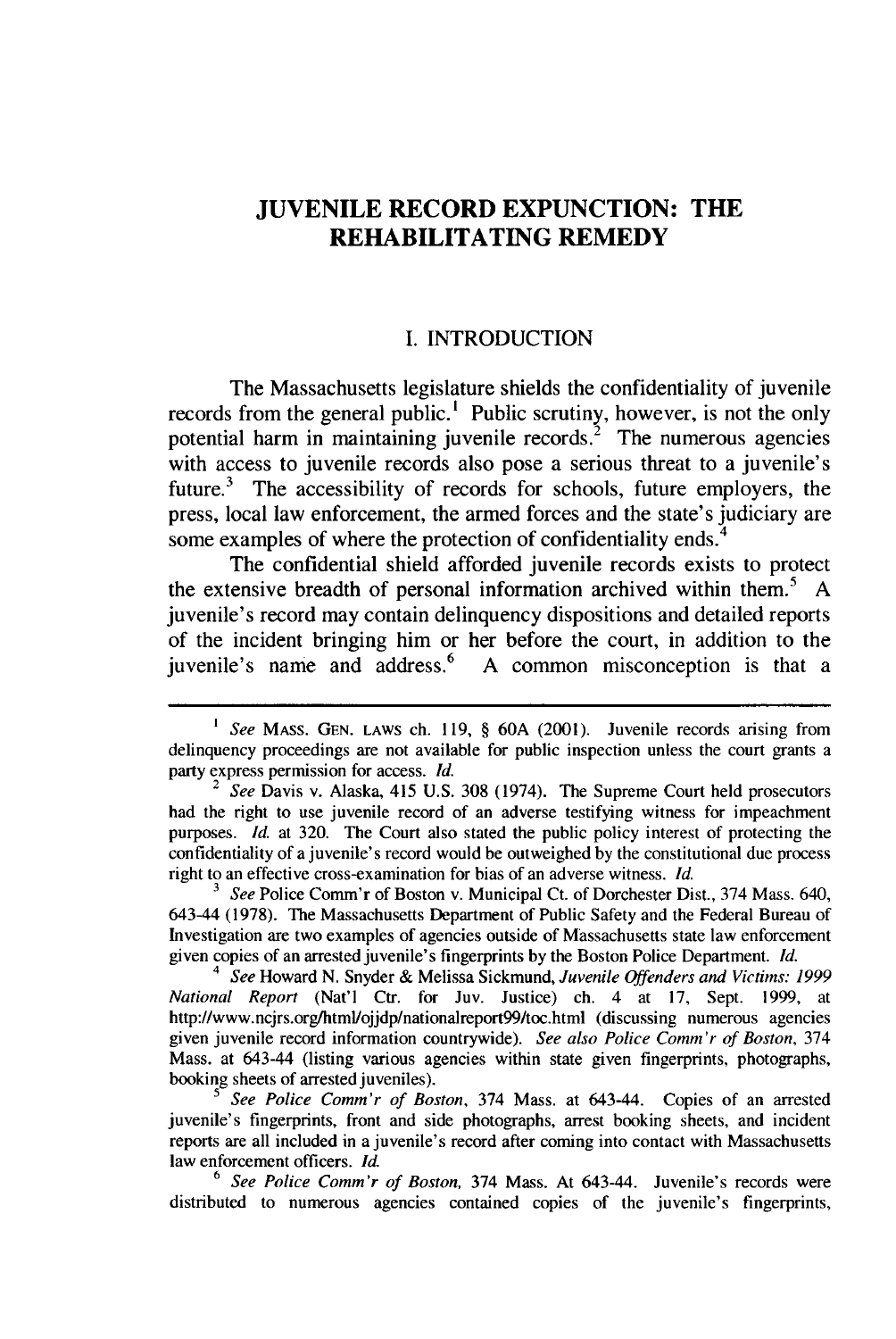juvenile's record disappears once he or she reaches the age of majority.<sup>7</sup> However, in Massachusetts, records remain as accessible to agencies in adulthood as they were during the juvenile's minority. $8$  Many juvenile records are not even sealed without an explicit request made to the Commissioner of Probation. <sup>9</sup>

This Note will examine the juvenile court system's use of expunction as a valuable means of protecting juveniles' privacy into adulthood. The Note focuses on the philosophy of juvenile court systems in states across the country in the administration of expunction of juvenile records, focusing primarily on Massachusetts juvenile procedures. Part II states the mission of the juvenile justice system. Part III details the differences between sealing juvenile records and expunging juvenile records. Part IV explains the competing interests of juveniles and law enforcement in the maintenance of juvenile records. Part V addresses the adverse consequences juveniles suffer when records are retained and disseminated to multiple parties. Part VI examines when and if courts use expunction, or if it only exists as a legal fiction. Finally, Part VII concludes with some suggestions for using expunction as a tool to further the mission of the juvenile court system in Massachusetts and across the country.

### II. THE MISSION OF THE MASSACHUSETTS JUVENILE JUSTICE **SYSTEM**

The juvenile court system was never intended to be a system criminalizing juveniles, but rather a system for rehabilitation.<sup>10</sup> The

*<sup>8</sup>See Police Comm'r of Boston,* 374 Mass. at 643-44 (discussing availability of records to various government agencies).

*9 See* **MASS. GEN.** LAWS ch. 276, § **100b** (2000). Any juvenile with a record of delinquency in Massachusetts may request to have his or her record sealed by obtaining a form provided by the Office of the Commissioner of Probation and making a formal request. *Id.*

photographs, an arrest booking sheet form, and an incident report. *Id.* at 643. The juvenile was arrested and charged with assault with force and intent as an act of delinquency. *Id.* at 642. The prosecution was unable to produce a victim and the case was subsequently dismissed with prejudice. *Id.* This juvenile made a motion to expunge his record. *Id.* at 643. The trial judge ordered his record expunged. *Id.*

*<sup>7</sup> See* Edward Niam, Jr., *Do You Know Who You Are Hiring? Preventing Workplace and Employee Violence,* USA TODAY, July 1997, at 51. "Juvenile records are not accessible for pre-employment screening. Once an individual reaches the age of 18, the record is expunged." *Id.*

**<sup>10</sup>** *See* **MASS. GEN.** LAWS ch. 119, § 53 (2000) (stating children as in need of aid, encouragement and guidance, rather than criminals). *See e.g.,* Commonwealth v. Balboni, 419 Mass. 42, 45 (1994) (treating youthful offenders as children in need of aid); Police Comm'r of Boston v. Municipal Ct. of Dorchester Dist., 374 Mass. 640, 666 (1978) (rehabilitating equally delinquents of serious crimes or minor offenses); Metcalf v. Commonwealth, 338 Mass. 648, 651 (1959) (treating children as needing guidance rather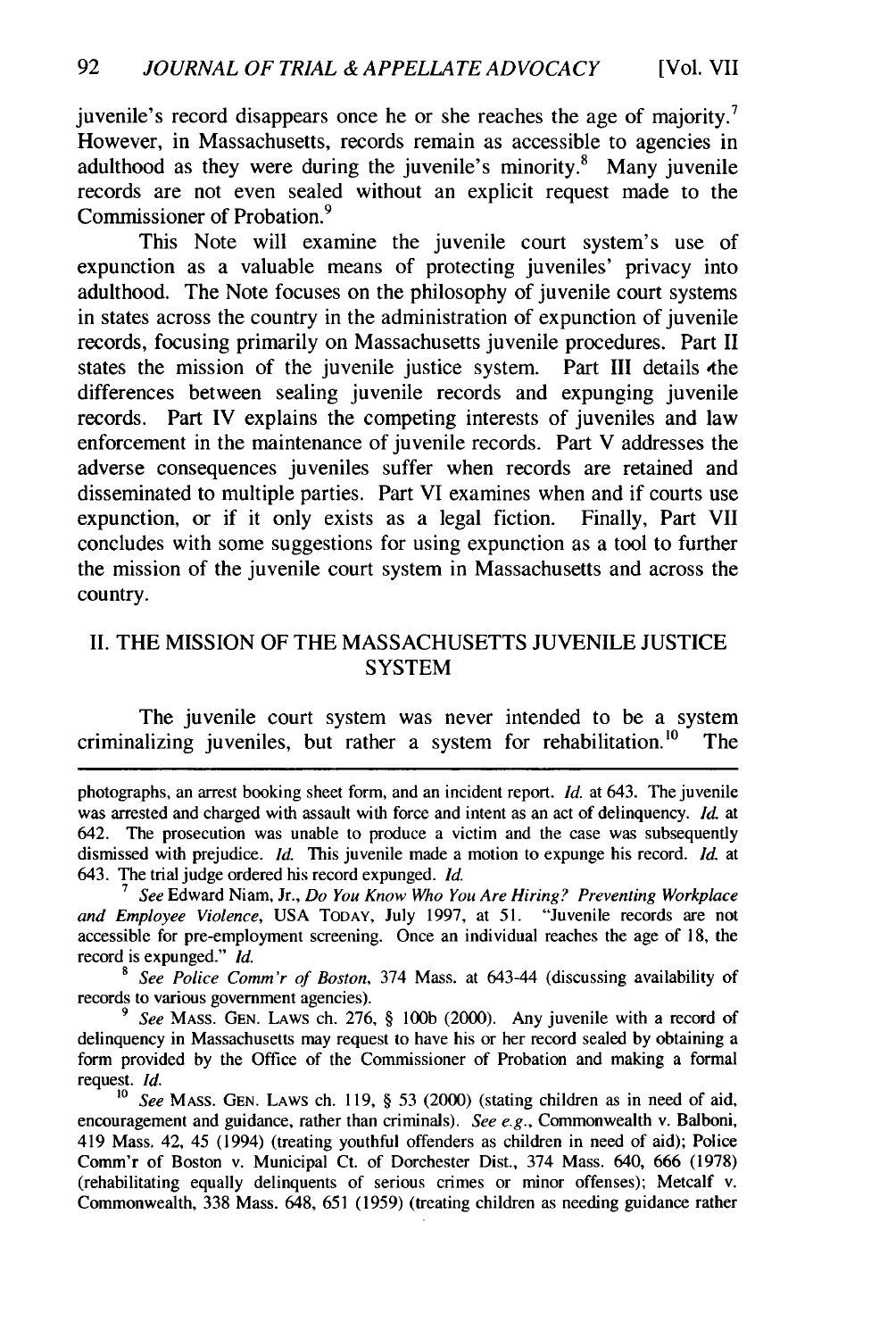#### *EXPUNCTION OF JUVENILE RECORDS* 2002]

Massachusetts legislature likened the court's role to one of a surrogate parent who would provide aid, guidance and encouragement to the Commonwealth's troubled youth." The purpose of the juvenile court system is to create a separate judiciary department apart from adult criminal proceedings, allowing delinquent children the opportunity for rehabilitation without attaching the stigma of criminality.<sup>12</sup> The juvenile court system fulfills this mission by not deeming juvenile proceedings as criminal. $^{13}$  In accordance with the juvenile court's mission of rehabilitation, a child does not plead his or her guilt or innocence, but rather pleads delinquent or not delinquent.<sup>14</sup> Furthering the rehabilitative purpose is the option of sealing a juvenile's record upon submitting a formal request to the Commissioner of Probation.<sup>15</sup>

 $14$  See Metcalf v. Commonwealth, 338 Mass. 648, 650 (1959) (stating juvenile offense dispositions state findings of delinquency not criminal guilt).

<sup>15</sup> MASS. GEN. LAWS ch. 276, § 100b (2000). Certain conditions must be met for a sealing request to be processed including:

**(1)** that any court appearance or disposition including court supervision, probation, commitment or parole, the records for which are to be sealed, terminated not less than three years to said request; (2) that said person has not been adjudicated delinquent or found guilty of any criminal offense within the commonwealth in the three years preceding such request, except motor vehicle offenses in which the penalty does not exceed a fine of fifty dollars nor been imprisoned under sentence or committed as a delinquent within the commonwealth within the preceding three years; and (3) said form includes a statement by the petitioner that he has not been adjudicated delinquent or found guilty or any criminal offense in any other state, United States possession or in a court of federal jurisdiction, except such motor vehicle offenses as aforesaid, and has not been imprisoned under sentence or committed as a delinquent in any state or county within the preceding three years.

*Id.* The juveniles' records are not automatically sealed upon reaching the age of majority, but rather a juvenile must meet the aforementioned conditions and submit a formal request. Id.

than as criminals).

See MASS. GEN. Laws ch. 119, § 53 (2000). The legislature stated, "[c]ustody and discipline of the children brought before the court shall approximate as nearly as possible that which they should receive from their parents." *Id.*

<sup>12</sup>*See Police Comm'r of* Boston, 374 Mass. at 666 (stating ch. 119, § 53 avoids stigmatization of juveniles as criminals). See also MASS. GEN. LAWS ch. 119, § 53 (2000). "Proceedings against children under said sections shall not be deemed criminal proceedings." *Id.*

<sup>&</sup>lt;sup>13</sup> See generally MASS. GEN. LAWS ch. 119, § 53 (2000). "[T]he care, custody and discipline of the children brought before the court shall approximate as nearly as possible that which they should receive from their parents, and that, as far as practicable, they shall be treated, not as criminals, but as children in need of aid, encouragement and guidance." *Id.*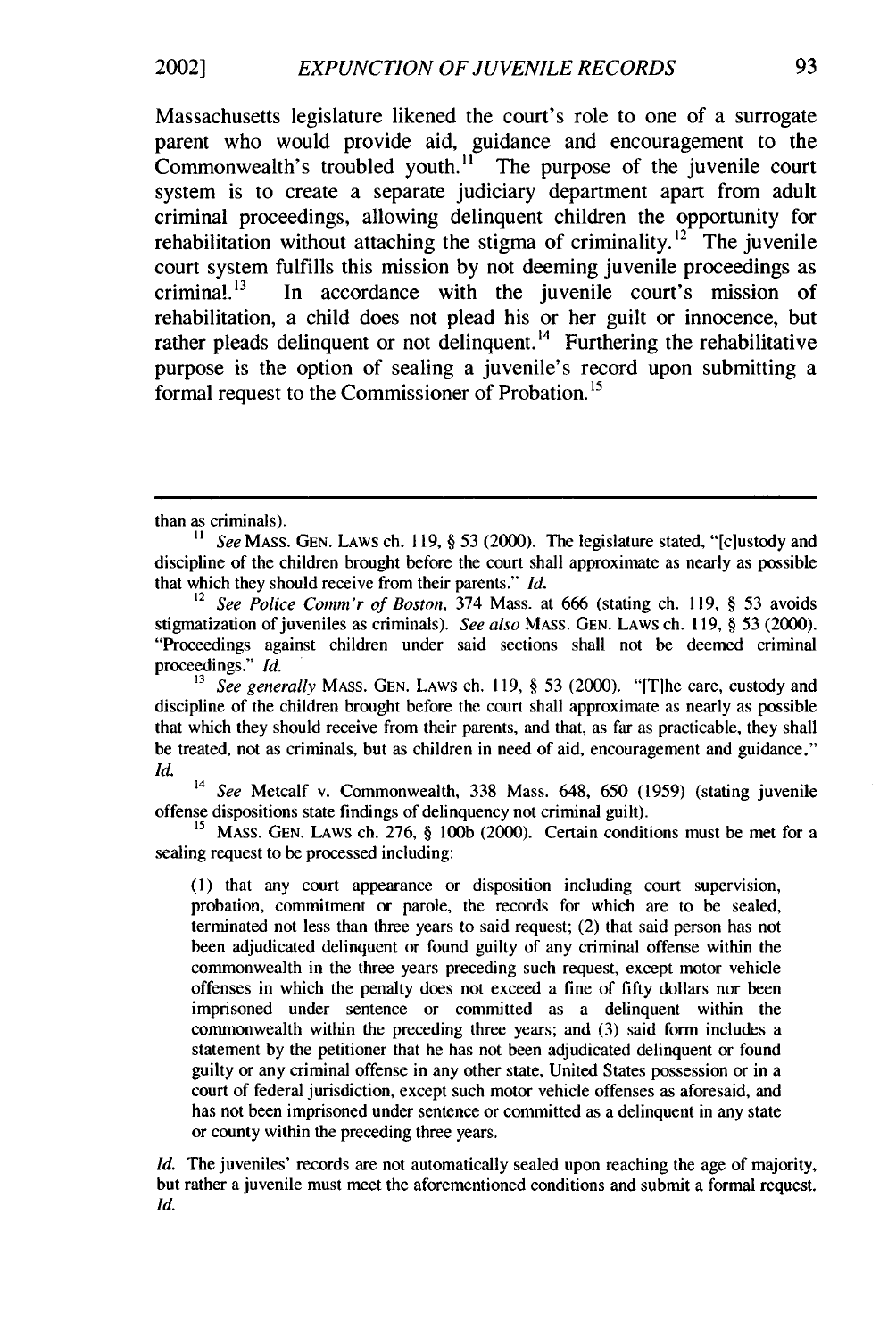#### III. DISTINCTION BETWEEN EXPUNGING AND SEALING OF JUVENILE RECORDS

The most important distinction to recognize between expunging and sealing juvenile records is the permanence of the action.<sup>16</sup> Expunging a record is equivalent to an order to destroy a record, so there is no evidence the record ever existed.<sup>17</sup> On the other hand, sealing a juvenile record entails segregating the record of a particular juvenile from the general juvenile records to ensure confidentiality from certain groups or agencies. **18** Juvenile records that are neither sealed by court order nor expunged are permanently maintained by law enforcement agencies.<sup>19</sup> Sealing a record does offer confidentiality in regards to employment and credit checks; however, there are law enforcement agencies with access to these records even after they are sealed.<sup>20</sup> For a juvenile delinquent, the effect of having his or her record expunged makes him or her equivalent to a juvenile who has never had contact with the court system.<sup>21</sup> Expunction affords a juvenile a clean slate because every agency given copies of a juvenile's record in the past is court ordered to relinquish the copy for expungement purposes.<sup>22</sup>

<sup>16</sup>*See Police Comm'r of Boston,* 374 Mass. at 648 (stating sealing records permits access, while expunging destroys records with no possibility of future access).

*Id.* The Legislature envisioned "that no trace of the information remains." *Id.* The term expungement of record is defined as: "the removal of a conviction (esp. for a first offense) from a person's criminal record." BLACK'S LAW DICTIONARY 603 (7<sup>th</sup> ed. 1999).<br><sup>18</sup> *See Police Comm'r of Boston*, 374 Mass. at 648 (ensuring juvenile record

confidentiality to extent specified in statute). *See also,* **MASS. GEN.** LAWS ch. 276, § **100b** (2000) (discussing procedure for gaining access to sealed juvenile records). Sealing records is "ft]he act or practice of officially preventing access to particular (esp. juvenile-criminal) records, in the absence of a court order." BLACK's LAW DICTIONARY  $603$  (7<sup>th</sup> ed. 1999).

**<sup>19</sup>***See Police Comm'r of Boston,* 374 Mass. at 647 (stating while no explicit statutory requirement exists, maintenance of juvenile records normal procedure within police departments).

<sup>20</sup>*See* **MASS. GEN.** LAWS ch. 276, § **100b** (2000) (stating sealed records reported to authorized agencies or persons only). *See also* Howard N. Snyder & Melissa Sickmund, *Juvenile Offenders and Victims: 1999 National Report* (Nat'l Ctr. for Juv. Justice) ch. 4 at 17, Sept. 1999, at http://www.ncjrs.org/html/ojjdp/nationalreport99/toc.html (discussing procedures in many states for authorizing agencies access to sealed juvenile records).

*<sup>21</sup> See Police Comm'r of Boston,* 374 Mass. at 648 (distinguishing expunction from sealing orders).

See id. at 643 (ordering retrieval of all identifying data concerning juvenile so that no trace of information remains).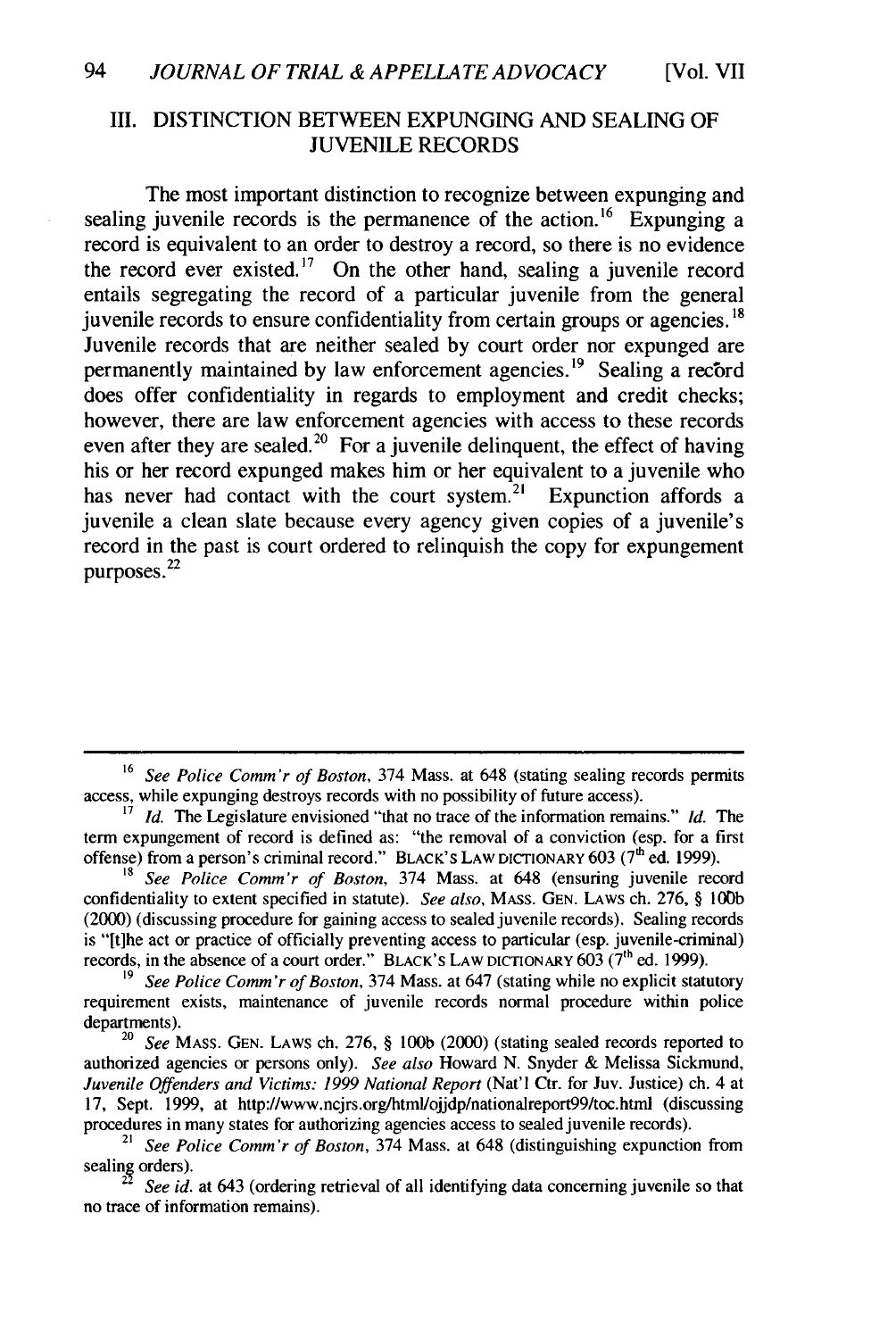### IV. BALANCING INTERESTS OF LAW ENFORCEMENT VERSUS INTERESTS OF JUVENILES IN MAINTAINING RECORDS

The balance between the interests of law enforcement and the interests of juveniles dictates the maintenance of juvenile records. $^{23}$ Massachusetts courts determine whether the right of law enforcement to maintain and disseminate juvenile records is of greater or lesser importance than the privacy of juveniles.<sup>24</sup> A case-by-case analysis of individual facts and circumstances determines the balance of these rights.<sup>25</sup>

## *A. Interests of Law Enforcement in Maintaining Juvenile Records*

In Massachusetts, there is no statutory provision or judicial order against keeping juvenile records, and the courts view them as properly kept.  $26$  Law enforcement agencies contend there are legitimate investigative, prosecutorial, and dispositional reasons for maintaining records.<sup>27</sup> These agencies state there is a general policy to maintain juvenile records in order to ensure the efficiency of law enforcement agencies. $28$  Law enforcement agencies give some justification for how maintaining juvenile records contributes to this efficiency.<sup>29</sup> Positive identification is one reason for the maintenance of these records because fingerprinting allows for concise and accurate identification.<sup>30</sup>

Law enforcement agencies contend the maintenance of juvenile records addresses legitimate social concerns.<sup>31</sup> These agencies consider record maintenance an indispensable asset to the rehabilitative powers of juvenile courts. $32$  The records contain the prior history of juveniles, which

<sup>&</sup>lt;sup>23</sup> See id. at 641-42 (weighing harm to juvenile against necessity to law enforcement officials).

<sup>&</sup>lt;sup>24</sup> See id. (discussing appropriate avenues for protecting both interests whether through sealing, expunging, or restricting access to records).

*See id.* (requiring careful consideration of facts and circumstances involved).

**<sup>26</sup>***See Police Comm'r of Boston,* 374 Mass. at 647 (maintaining records proper absent contrary statutory provision or valid judicial order).

<sup>&</sup>lt;sup>27</sup> See id. at 656 (describing how arrest records play integral role in criminal justice system).

**<sup>28</sup>***See id.* at 647 (stating while no explicit statutory requirement exists, maintenance of juvenile records normal procedure within police departments).

*<sup>29</sup>See id* at 642 (indicating if little or no law enforcement purpose served, limitations on access to juvenile records possible).

<sup>&</sup>lt;sup>30</sup> See id. at 655 (identifying persons printed in previous incidents with those printed in subsequent incidents).

*<sup>31</sup>See Police Comm'r of Boston,* 374 Mass. at 655 (maintaining juvenile records as method of public protection from future crime).

<sup>&</sup>lt;sup>32</sup> See id. at 656 (denying requests for expungement based on importance of records to juvenile court).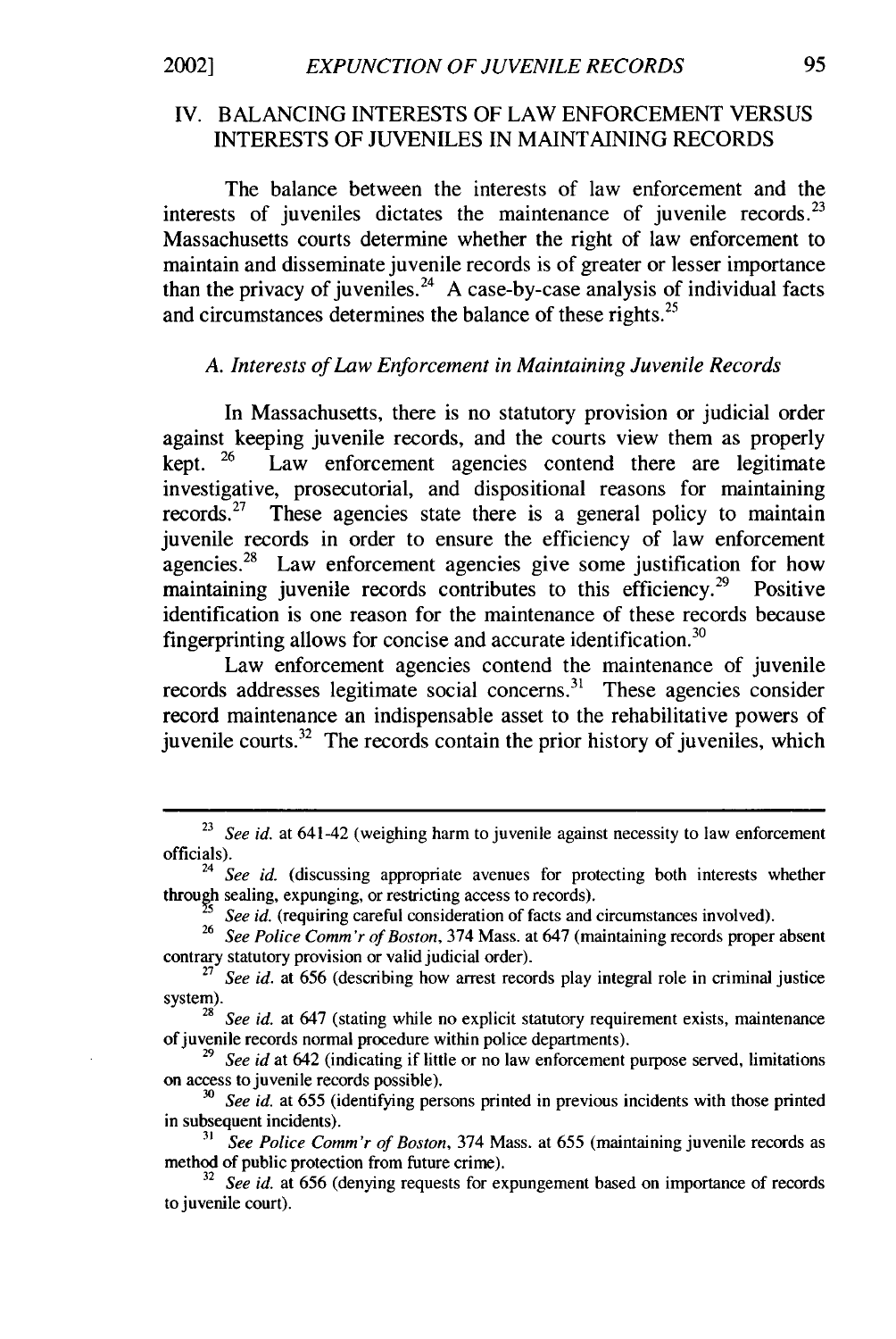courts claim to be predictive of future criminal behavior. $33$  Law enforcement agencies also believe minor incidents might be informally handled when an officer has a record available. $34$ 

#### *B. Interests of Juveniles in Expunging Juvenile Records*

The comfort of a clean slate is the most important interest for juveniles in expunging their records.<sup>35</sup> Upon their records being expunged, the paper trail proving an incident with law enforcement ever occurred no longer exists.  $36$  Specifically, this interest is rooted in privacy from the disclosure of past encounters with the law that may have occurred **'by** happenstance or pure mistake.<sup>37</sup> Once a juvenile's record is expunged, his or her answer to the question of whether or not he or she was ever arrested or held in police custody may change drastically.<sup>38</sup> Although sealing records allows for the denial of the existence of a record in some applications and inquiries, numerous law enforcement agencies maintain  $access$  to the past records.<sup>39</sup> No record exists after expunction, which allows no law enforcement or other agency access to the prior resolved incident.<sup>40</sup>

Juveniles have a fundamental constitutional right at stake when it comes to the maintenance of their records, and that right is the right to

<sup>35</sup> See id. at 648 (stating expunged records allow for no trace of prior incident to remain).

*<sup>36</sup>See Police Comm'r of Boston,* 374 Mass. at 648 (stating purging allows no proof incident occurred or proof of expunging of incident ever occurred).

**<sup>37</sup>***See id.* There are certain instances where expungement is ordered, such as with a person being detained and not arrested, with a dismissal of charges or *nolle prosequi* entered before trial, where facts exonerated any prior taint of criminal activity, or where arrests are tainted with illegality, bad faith, malice or misconduct by law enforcement agencies. *Id.*

**<sup>38</sup>***See id.* at 650. Inquiries of prior expunged juvenile records are only to be answered with no record, because none exists. *Id.* However, with sealed records or records of limited access, the answer to inquiries is determined not by the status of the record, but rather by the status of the agency of inquiry. *Id.* Agency status will determine whether they have access to the record, no matter what the disposition of the incident, or whether there was a disposition at all. *Id.*

**<sup>39</sup>***See* Davidson v. Dill, 180 Colo. 123, 127 (1972) (using arrest records by prosecutors in determining charging accused or allowance to act as juror).

*<sup>40</sup>See Police Comm'r of Boston,* 374 Mass. at 648 (sealing records still permits access, while expunging completely destroys records with no possibility of future access). Expunction destroys a record "so that no trace of the information remains." *Id.* The phrase "expungement of record" is defined as "the removal of a conviction (esp. for a first offense) from a person's criminal record." BLACK'S LAW DICTIONARY **603 (7th** ed. 1999).

**<sup>33</sup>***See id.* (stating juvenile records aid in determining appropriate dispositions in cases of repeat offenders).

<sup>&</sup>lt;sup>4</sup> See id. at 655-56 (disposing of minor cases without necessity of judicial involvement).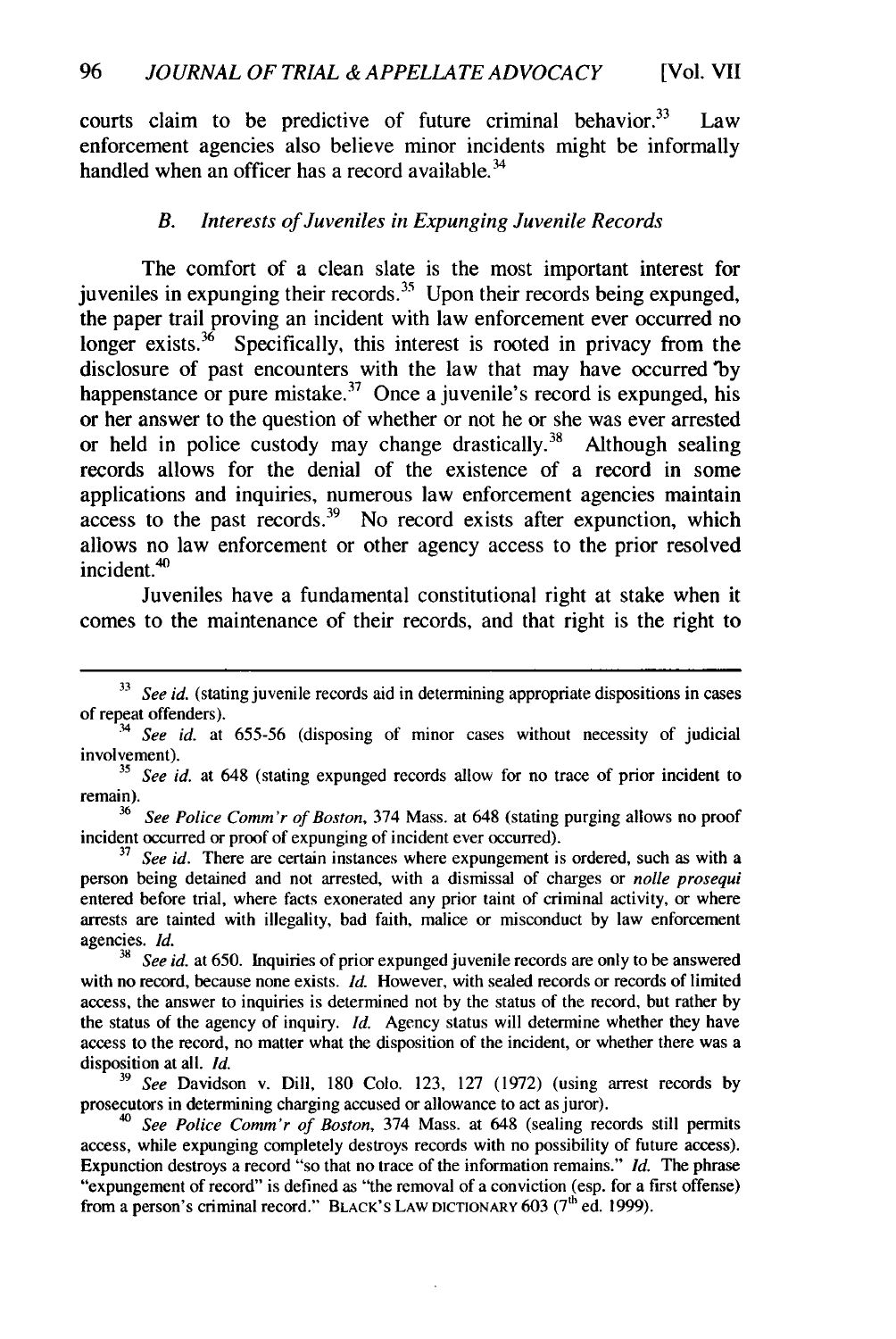privacy. $41$ This fundamental right to privacy protects all individuals, including juveniles, from invasion by the government.<sup>42</sup> The ability of law enforcement agencies to distribute or divulge the information contained in juvenile records to countless government agencies, credit companies, the armed forces, future employers, and possibly colleges and universities, is seen as a great invasion of this fundamental right of privacy.<sup>43</sup> Inherent with the distribution of such information is potential discrimination and economic harm for the juvenile.<sup>44</sup> Moreover, the information disclosed typically lacks the final disposition after an arrest, which creates situations where a juvenile may face discrimination for a completely exonerated offense.<sup>45</sup>

## V. ADVERSE CONSEQUENCES OF MAINTAINING JUVENILE RECORDS

The consequences of maintaining juvenile records are detrimental to the success of a juvenile in his or her adult life when the disposition did not result in a finding of delinquency.<sup>46</sup> Specifically, future endeavors such as careers in law enforcement, politics, and most other licensed professions require applicants to disclose whether they have ever been arrested.<sup>47</sup> Similarly, most job applications question the existence of any prior criminal record and do not specifically exclude the existence of juvenile

<sup>41</sup> *See Davidson,* 180 Colo. at 128 (recognizing individuals fundamental right to be left alone). *See also* Griswold v. Connecticut, 381 U.S. 479 (1965) (stating concept of liberty protects fundamental personal rights not only those enumerated).

*<sup>2</sup> See* Griswold v. Connecticut, 381 U.S. 479, 485 (1965). "[I]t is the invasion of his indefeasible right of personal security, personal liberty and private property, where that right has never been forfeited by his conviction of some public offense..." *Id. See also Police Comm'r of Boston,* 374 Mass. at 641-42. Similarly, juveniles never give up their right to privacy due to a conviction of a public offense because the only cases where consideration of expungement is discussed is with regards to the instances where no conviction occurred. *Id.*

<sup>43</sup>*See Police Comm'r of Boston,* 374 Mass. at 645. Juvenile records are disseminated to criminal justice agencies, other individuals and agencies authorized access to criminal offender records by statute. *Id. See also* Howard N. Snyder & Melissa Sickmund, *Juvenile Offenders and Victims: 1999 National Report* (Nat'l Ctr. for Juv. Justice) ch. 4 at 17, Sept. 1999, at http://www.ncjrs.org/html/ojjdp/nationalreport99/toc.html (discussing confidentiality of juvenile records and when confidentiality ends within government agencies).

*<sup>44</sup>See Police Comm'r of Boston,* 374 Mass. at 659 (discussing injuries possible to juvenile of economic harm, defamation or bias in court system).

*<sup>45</sup>See Davidson,* 180 Colo. at 127 (recording of arrest often serious impediment to employment dealing with professional or occupational licenses).<br><sup>46</sup> *See id.* Most employers and employment agencies take the existence of an arrest

record into account upon the hiring of new employees. *Id.*

*<sup>47</sup>See Davidson,* 180 Colo. at 127 (recording of arrest often serious impediment to employment dealing with professional or occupational licenses).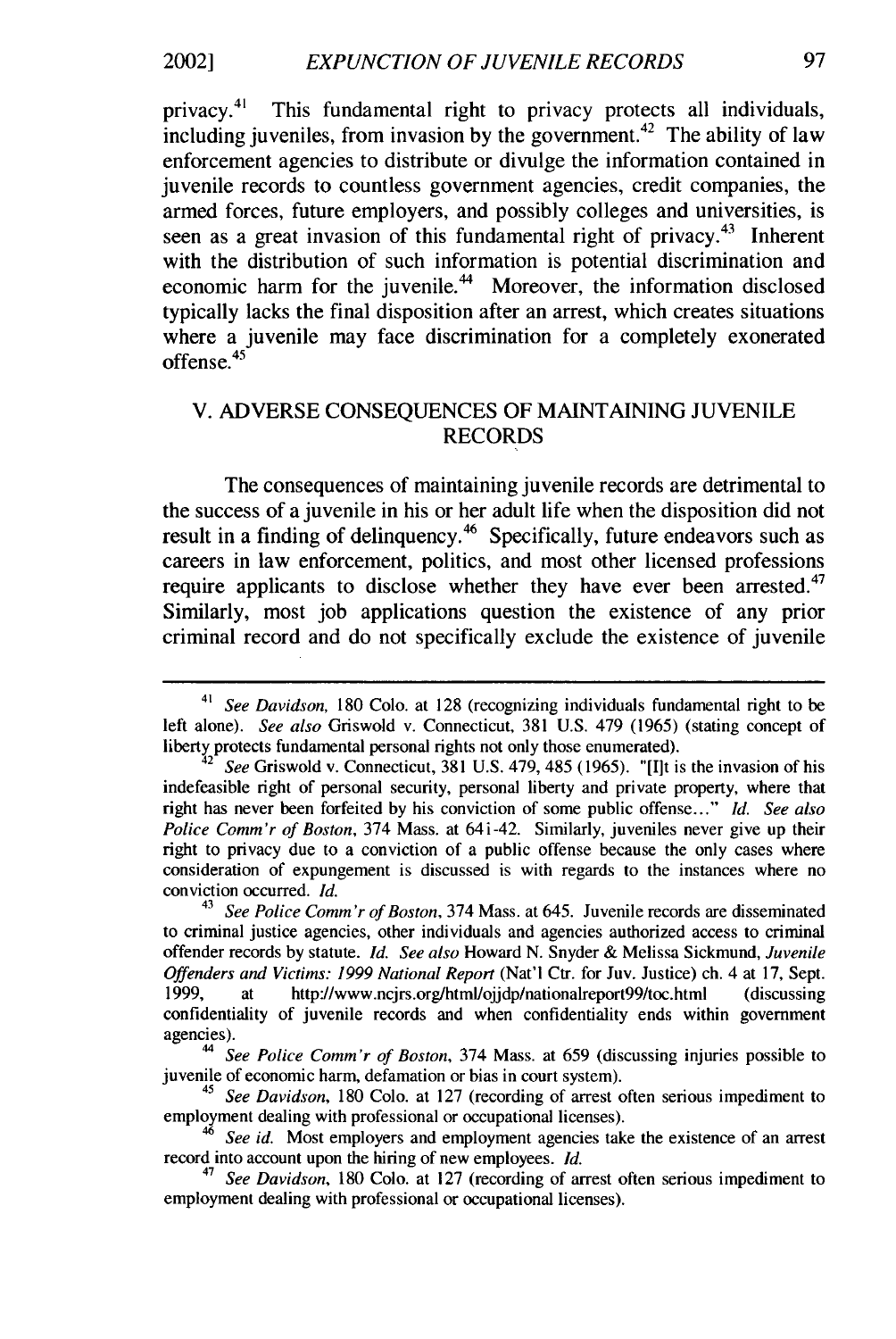records from such inquiries. $48$  All branches of the armed forces also ask about whether or not there were any infractions in the applicant's past on both applications and in the recruitment interview.<sup>49</sup>

#### VI. ANALYSIS

Many states acknowledge the availability of expunction to remedy the injury that might befall a juvenile due to the maintenance of these records.<sup>50</sup> Massachusetts is no exception.<sup>51</sup> The courts weigh the Massachusetts is no exception.<sup>51</sup> The courts weigh the competing interests of preserving records for effective law enforcement versus protecting the juveniles' privacy and the potential for their successful future. $52$ 

Another issue is the breadth of expunction and which juveniles will even be considered suitable candidates for such a remedy.<sup>53</sup> Courts across the country, Massachusetts included, look only to those juveniles whose records state a case of mistaken identity, dismissal of charges due to lack of evidence, or a finding of innocence.<sup>54</sup> However, there are minor

*<sup>50</sup>See* L.H. v. State, 333 Ark. 613 (1998) (demonstrating expunction available for certain circumstances depending on type of delinquency); In Re J., 353 NYS2d 695 (1974) (holding proper to order expunction where retention offers no benefit to society); State v. TK, 94 Wash. App. 286 (Div. **1** 1999) (holding where all condition of expunction met, there exists statutory right to expunction of records). *See also* 71 A.L.R. 3d 753 (2001). The annotation dealt with the issue of whether juvenile records should be expunged and what case law exists across the country to support or refute the use of expunction in regards to juvenile records. *Id.*

*<sup>51</sup>See Police Comm'r of Boston,* 374 Mass. at 641 (holding Juvenile Court judge has jurisdiction to order records expunged to protect juvenile).

<sup>52</sup>*See id* at 642. "[T]he right to maintain and disseminate such records must be balanced against the interests of the affected juvenile from being unnecessarily harmed by their existence."  $Id$ .<br> $53 \text{ See } id$  at 662.

The Court determines the availability of expunction by the subjective evaluation of whether any use of the records by law enforcement outweighs the possible detriment to the juvenile in the record maintenance. *Id.*

<sup>54</sup> *See id at* 656. The Court states numerous instances where the incident to which the juvenile was a supposed party will provide little or no indication of his or her involvement in future criminal activities. *Id.* The Court sees the maintenance of juvenile records in the following instances as not providing a substantial law enforcement purpose that outweighs a juvenile's right to privacy: a) where defendant detained but not arrested; b) where case is dismissed or *nolle prosequi* is entered before trial; c) where defendant acquitted on charges; d) where defendant clearly free of suspicion due to factors exonerating him or her of any

 $48$  See id. at 127. "An affirmative answer to this question, regardless of whether a conviction resulted, is often sufficient to deny the applicant further consideration." *Id.*

<sup>&</sup>lt;sup>49</sup> Interview by Jennifer Danis with Ricardo Ortiz, Staff Sergeant, U.S. Marine Corps, Boston, Ma. (June 20, 2000); Interview by Jennifer Danis with John Wilson, Staff Sergeant, U.S. Army Downtown Crossing Recruiting Station, Boston, MA (June 20, 2000); Air Force Air Education and Training Command Instruction 36-2002, Ch. 4, *Criteria Waivers and Eligibility Determinations,* April 18, 2000; National Guard, Appendix A, FY 00 Enlistment Criteria (2000); Army, *Regulations Waiver and Nonwaiver Enlistment Criteria,* AR 601- 210, Ch. 4, February 28, 1995.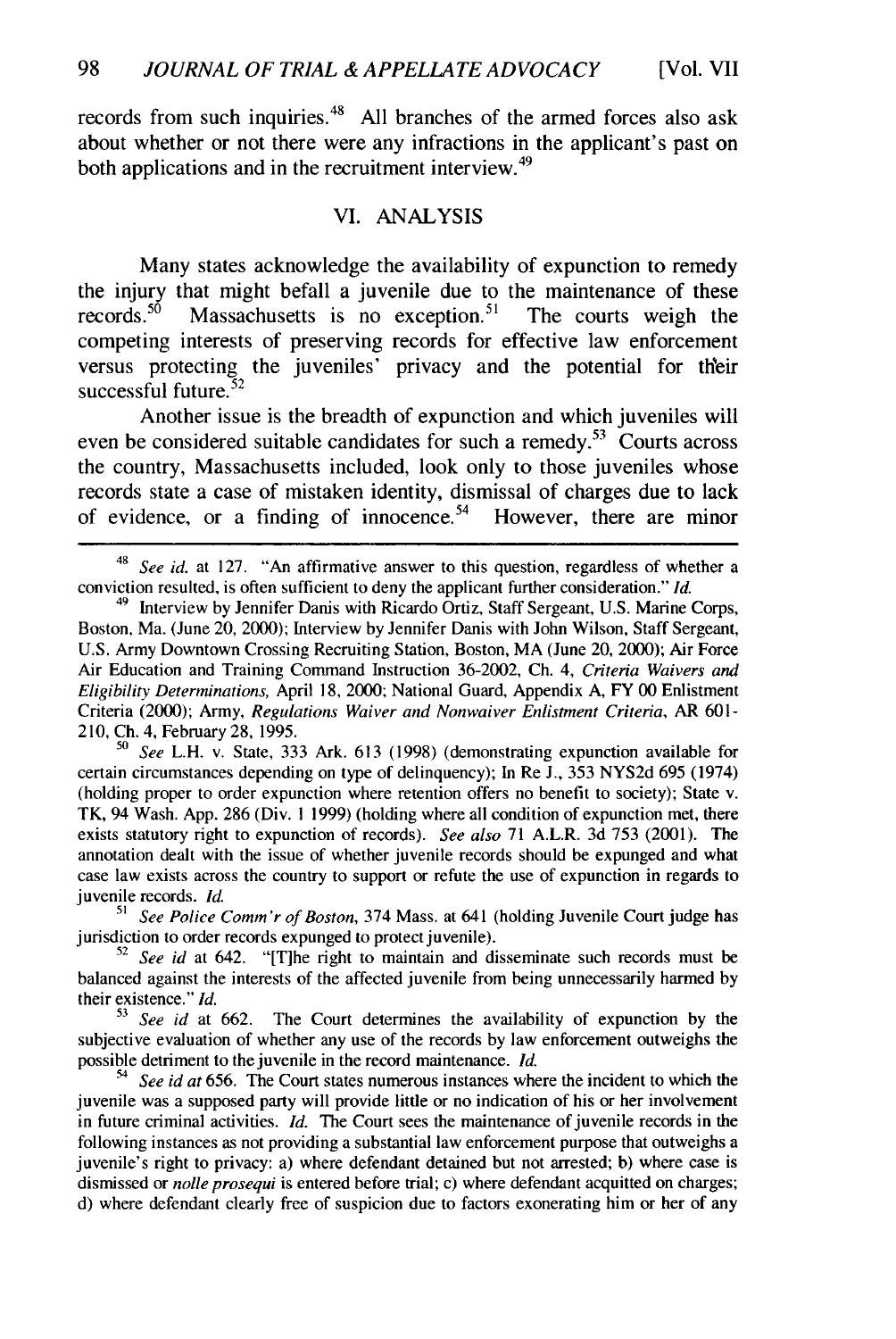infractions that hinder a juvenile's future and are not, on an individual basis, considered a danger to society.<sup>55</sup> Minor offenses such as disturbing the peace, trespassing, tagging, and petty larceny are all common juvenile offenses.<sup>56</sup> If these minor offenses are kept on a juvenile's record and continue to follow him throughout adulthood, substantial detrimental consequences are likely to ensue.<sup>57</sup> Although not all juveniles end up being one-time offenders, for those who are, a record of arrest for a minor infraction could carry dire consequences later in life when they have already paid their debt to society.<sup>58</sup> Those juveniles who are repeat offenders maintain their juvenile record history to aid law enforcement in sentencing and identification in any future criminal conduct.<sup>59</sup> Therefore, if the court currently makes determinations regarding expunction on a factual case-by-case analysis, extending the availability of expunction to circumstances of one-time petty offenses would be possible.<sup>60</sup>

Juvenile record expunction furthers the rehabilitative purpose of the juvenile court system.<sup>61</sup> Across the country, juvenile courts boast of maintaining a philosophy of protecting the interests of children and their rights.62 This philosophy appears hollow in the wake of maintaining and

56 **ld.**

*<sup>57</sup>See Police Comm'r of Boston,* 374 Mass. at 659-60. The court discusses how records stigmatize an individual in the community and can be a further impediment to obtaining employment. *Id.*

*<sup>58</sup>See* United States v. Dooley. 364 F.Supp. 75, 78-9 (E.D. Pa. 1973) (discussing cloud of prosecution following through employment inquiries or investigations concerning later criminal offenses).

*<sup>59</sup>See Police Comm'r of Boston,* 374 Mass. at 655 (noting arrest records assist in identification or apprehension of criminals).

*<sup>60</sup>See id.* at 648. "[lIt is clear that in the proper circumstances a final, complete and effective disposition of the juvenile complaint will require expungement." *Id.*

*<sup>61</sup>See e.g.,* Commonwealth v. Balboni, 419 Mass. 42, 45 (1994) (treating youthful offenders as children in need of aid); Police Comm'r of Boston v. Municipal Ct. of Dorchester Dist., 374 Mass. 640, 666 (1978) (rehabilitating equally delinquents of serious crimes or minor offenses); Metcalf v. Commonwealth, 338 Mass. 648, 651 (1959) (treating children as needing guidance rather than as criminals). *See also* MASS. GEN. LAWS ch. 119, § 53 (2000). "[Clustody and discipline of the children brought before the court shall approximate as nearly as possible that which they should receive from their parents..." *Id.*

<sup>62</sup> Howard N. Snyder & Melissa Sickmund, *Juvenile Offenders and Victims: 1999 National Report* (Nat'l Ctr. for Juv. Justice) ch. 4, Sept. 1999, at http://www.ncjrs.org/html/ojjdp/nationalreport99/toc.html. The report focuses on the rights of juveniles and how those rights have changed since the inception of the juvenile justice system. *See id., generally.*

wrong doing; and e) where defendant's arrest proved to be illegal, made with bad faith, malice or misconduct on the part of law enforcement. *Id.*

*<sup>&</sup>quot; See* Howard N. Snyder & Melissa Sickmund, *Juvenile Offenders and Victims: 1999 National Report* (Nat'l Ctr. for Juv. Justice) Sept. 1999, at http://www.ncjrs.org/html/ojjdp/nationalreport99/toc.html (discussing certain crimes described as minor infractions of juveniles).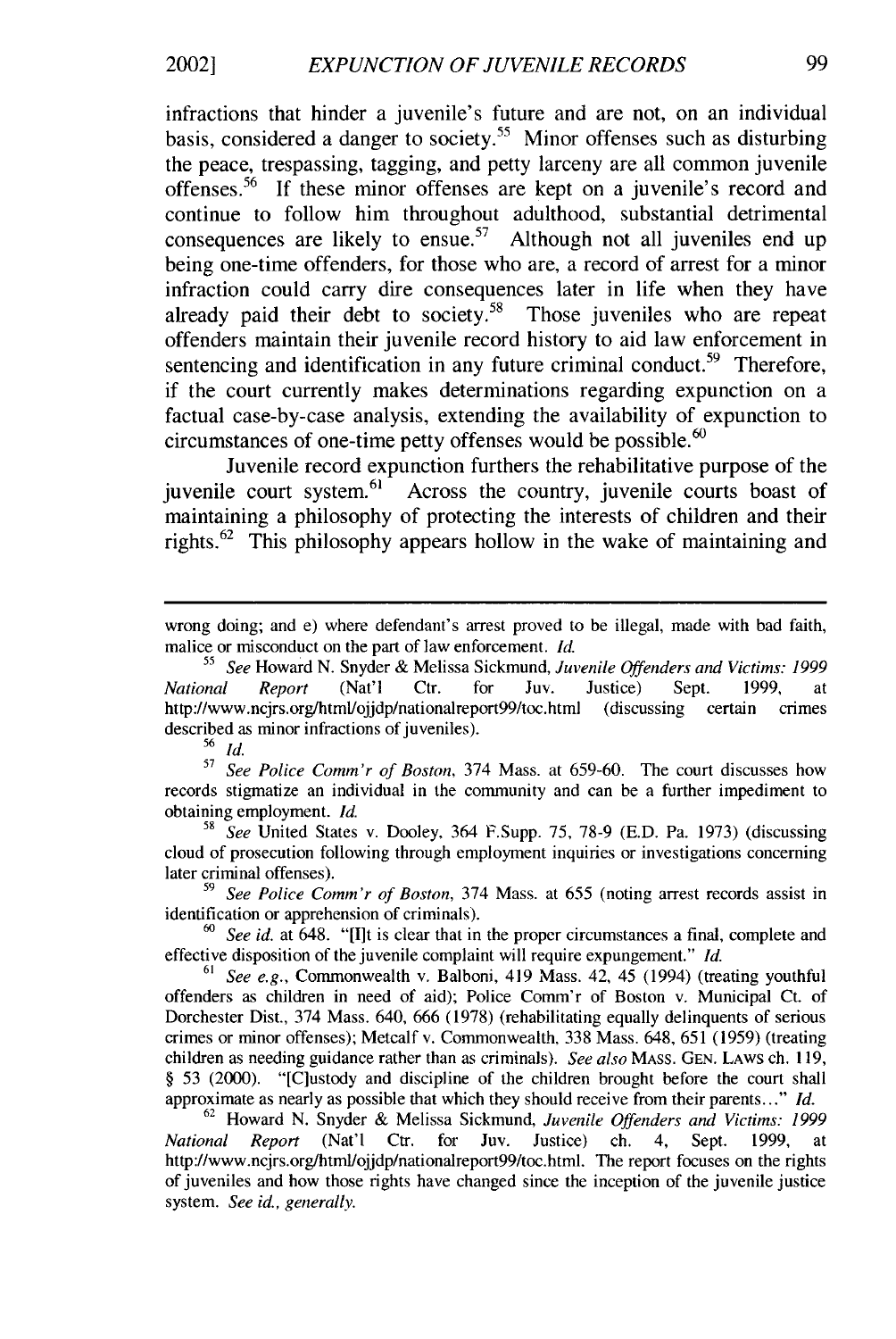disseminating juvenile records throughout government agencies.<sup>63</sup> Rehabilitation is the hallmark of the juvenile court system, yet little possibility exists for rehabilitation if a record of minor mistakes shackles a juvenile during his or her adolescent years. <sup>64</sup>

#### VII. CONCLUSION

Massachusetts juvenile courts claim discretionary power in the expunction of juvenile records. With that discretion comes the ability to decide a record is to be expunged after a juvenile reaches the age of majority and is not involved in any further delinquent activity. Rehabilitation through expunction ensures the prior delinquency will no longer follow a juvenile through his or her adult endeavors and hinder his or her ability to achieve success. Discretionary power takes on the role of assessing each case by its own facts and circumstances, including the individual's family life, support systems, academic success, and future aspirations. A court will be able to determine what, if any, need law enforcement has with regards to the maintenance of these records. Courts are in the perfect position to further their own philosophy of guidance and rehabilitation by offering the adult with a juvenile record a chance at a clean slate.

In the past, the juvenile system has demonstrated an unwillingness to use expunction to remedy the substantial discrimination and hardships hindering adults with juvenile records. More often than not, Massachusetts courts will seal a record rather than order expunction. Accordingly, we must ask, is expunction available for actual use, or is it merely a legal fiction?

Furthermore, its incumbent on juvenile attorneys to seek out the remedy of expunction in cases where dispositions were concluded with a dismissal or a finding of not delinquent. This is especially necessary in cases where the juvenile has made substantial strides to stay out of trouble and was only involved in a minor nonviolent incident. In these circumstances, expunction of the juvenile's record would best serve the juvenile's future interests. The consideration, in light of the individual facts and circumstances, will always be in the hands of the court. It is up to juvenile attorneys to bring these facts and circumstances before the court

**<sup>63</sup>***See Police Comm'r of Boston,* 374 Mass. at 643-44. Copies of an arrested juvenile's fingerprints, front and side photographs, arrest booking sheets, and incident reports are all included in a juvenile's record after coming into contact with Massachusetts law enforcement officers. *Id.*

*<sup>64</sup>See Police Comm'r of Boston,* 374 Mass. at 648 (noting sealing records permits access, while expunging destroys records with no possibility of future access). *See also* MASS. **GEN.** LAWS ch. 119, § 53 (2000) (stating rehabilitative philosophy of avoiding attachment of criminal stigma to juvenile delinquents).